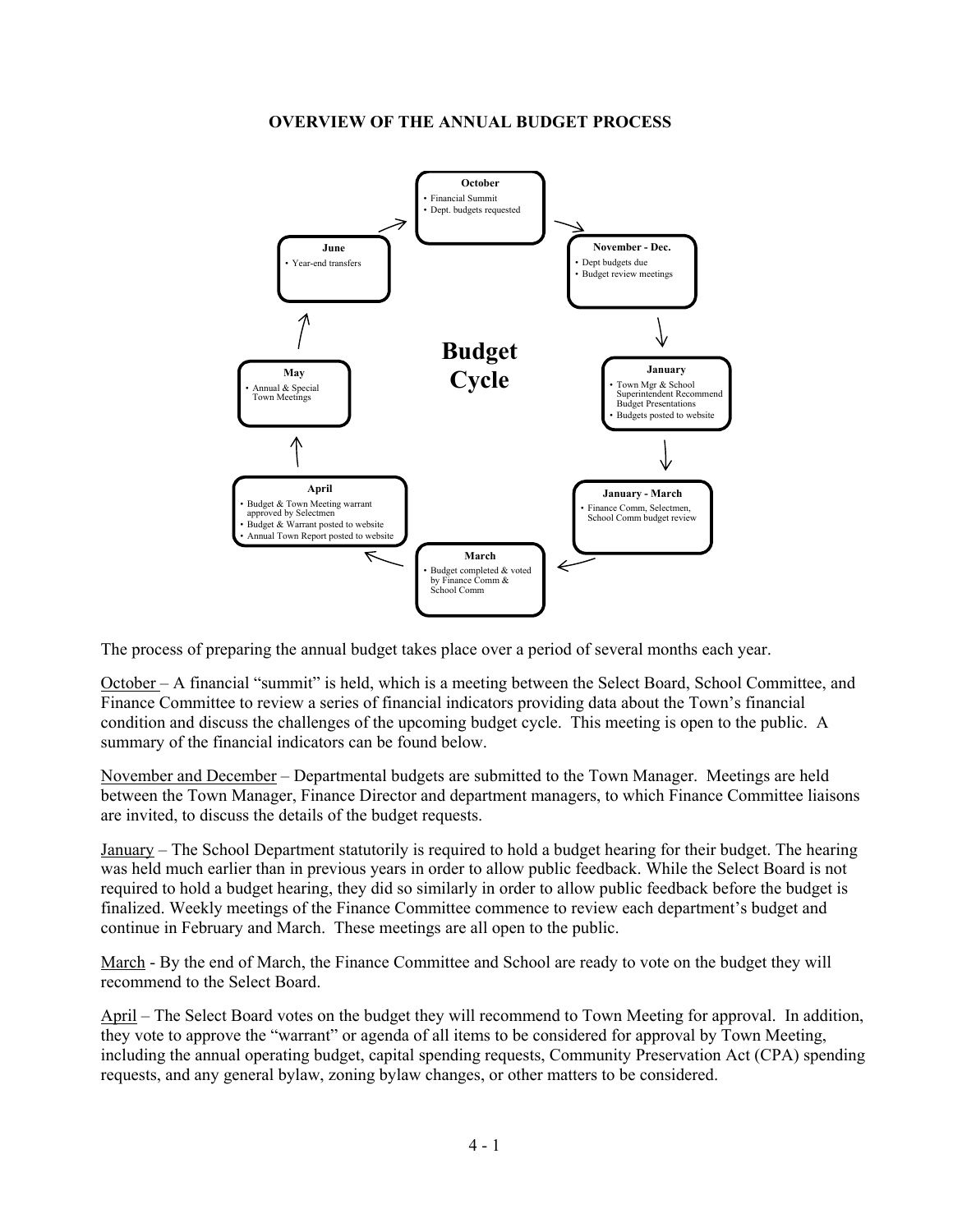May – The annual budget hearing is held the Monday prior to the beginning of Annual Town Meeting. That hearing provides an opportunity for residents to ask more detailed questions about the budget and spending requirements of the Town.

Annual Town Meeting is held each year on the first or second Monday evening in May and generally takes between one and three evenings to complete.

#### **WHAT IS TOWN MEETING?**

The legislative body of the Town of Weston is an Open Town Meeting comprised of all registered voters. Town Meeting has the sole authority to appropriate funds for the operating budget and capital projects except for specific instances where appropriation is not required by law. Approval of most spending requires a simple majority vote in favor, but capital projects, if they involve borrowing, must be approved by a two-thirds majority.

### **HOW IS THE BUDGET AMENDED?**

Any amendments to appropriations, including any amendments to the overall budget, require approval by Open Town Meeting vote at either a regular or Special Town Meeting. The procedures for Town Meeting are specified in the Town of Weston General Bylaws. The Selectmen may vote to transfer funds between budgeted line items without amending the budget by Town Meeting vote.

# **HOW ARE TAXES CALCULATED?**

In Weston, the tax rate is a function not only of the total revenues to be raised by real estate taxes (Levy Limit), but also levy exclusions and the contribution to the Community Preservation Act (CPA) surcharge:

# **Weston's Annual Tax Levy** = Levy Limit + Exclusions + CPA

#### **What is a Levy Limit?**

Proposition 2 <sup>1</sup>/<sub>2</sub> was enacted in 1980 to limit the reliance on the property tax and give the voters a greater say in approving property tax increases. With inflation and the cost of living routinely pushing the cost of government beyond 2 ½ % increases, the legislature provided voters the authority to approve increases greater than 2 ½%, enabling them to consider and determine what kind of community they want and can afford.

A general override to Proposition 2 ½ supports the operating budget and requires a majority vote by ballot at the Town Election to pass. Since 1980 the Boards of Selectmen have recommended a general override fifteen times and voters have rejected to do so only once, in 1998. Town leaders are mindful of the tax burden and do everything possible to avoid or limit while maintaining essential services.

There are two components to the law:

- 1. A levy ceiling, or the maximum levy limit, is 2.5% of the full and fair cash value of taxable real and personal property, as determined by the Town's assessors. This changes as properties are added or removed from the tax roll and as market values change, but Weston's Annual Tax Levy cannot exceed the Levy Ceiling.
- 2. The levy limit for a particular year is calculated by increasing the previous year's limit by 2.5% and adding certified new growth and overrides. The new limit cannot exceed the levy ceiling.

The Levy Limit = Prior Year Levy Limit  $+ 2.5\%$  $+$  (voter approved override)  $+$  New Growth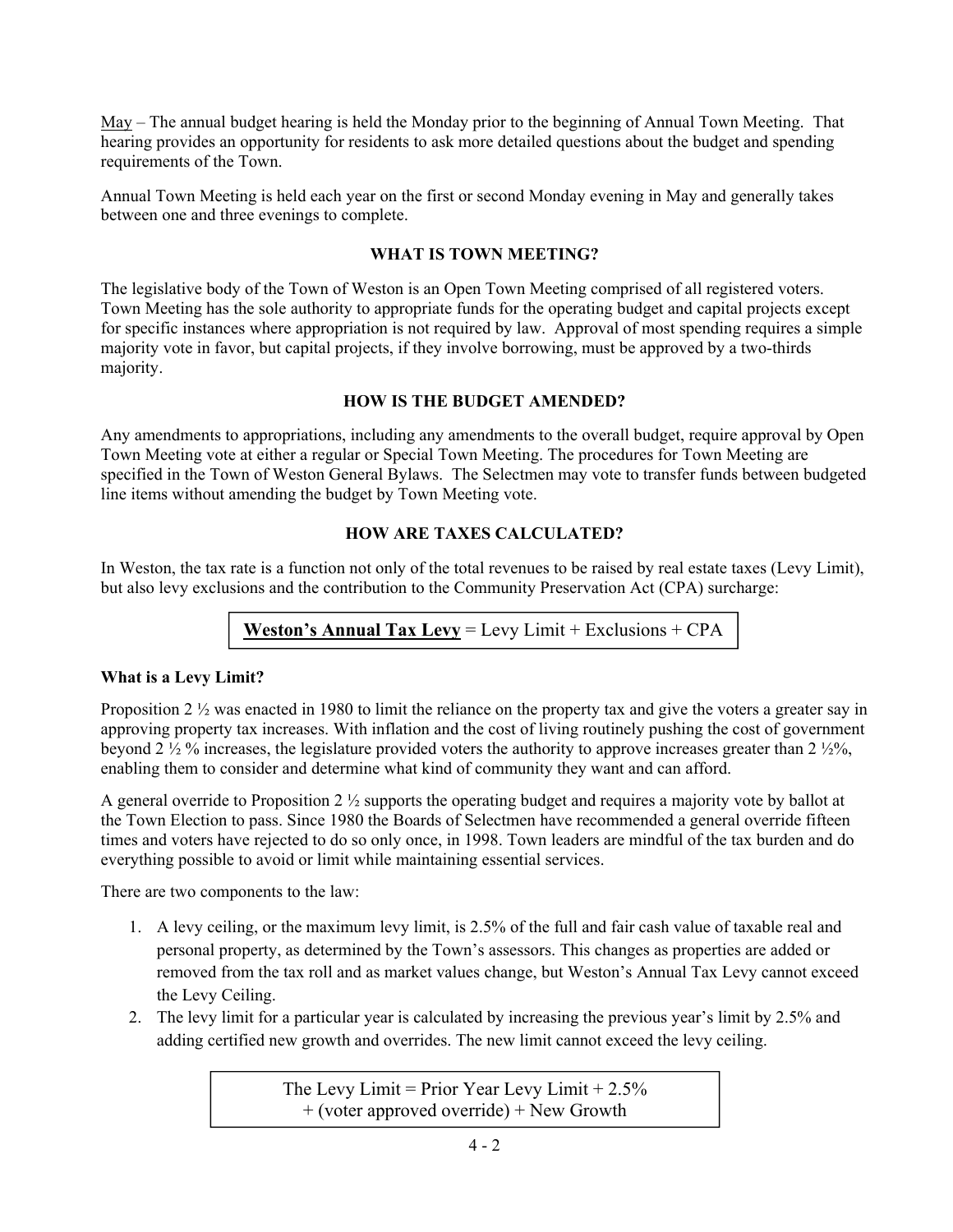New Growth includes the additional property tax from new construction and additions to properties, exempt real property returned to the tax roll, and new personal property. Although new growth is incorporated into the levy limit calculation, Weston has historically not included projected new growth in revenue calculations for the current year, which results in a more conservative outcome.

This then becomes the base for calculating the levy limit for the next year. The town's actual levy can be any amount up to the limit. If in one year, the levy is below the limit, the levy increase in the following year could not exceed 2.5%. The difference between the levy and the levy limit is called the excess levy capacity. Currently, Weston's excess levy capacity is \$7.6 million.

### **What are Exclusions?**

Taxpayers may vote to fund debt for projects and choose to exclude these payments from the calculation of the levy limit and, therefore, from the base upon which the levy limit is calculated for future years. Unlike overrides, these Debt Exclusions or Capital Outlay Expenditure Exclusions are temporary increases to the tax levy, lasting the life of the debt or the duration of the capital project.

Exclusions require a majority vote on the ballot and may increase the levy about the levy ceiling. Weston has approved a number of debt exclusions and no capital outlay expenditures, because money for capital projects is typically borrowed.

### **What is the Community Preservation Act (CPA) Surcharge?**

In 2002, Weston voters approved the adoption of the State's Community Preservation Act (MGL Chapter 44B), which authorizes the Town to charge 3% (after \$100,000 assessment exemption) quarterly on top of the tax payment. Thus:

> Funds for the Community Preservation Act Surcharge = (New Levy Limit + Debt Exclusions)  $x$  3%

This money is matched, in part, by the State for the purpose of enabling cities and towns to fund the acquisition and preservation of open space, the creation and support of affordable housing, and the acquisition and preservation of historic buildings and landscapes.

The adoption of the CPA reflects the value Weston citizens place on these issues and has enabled the town to maintain the rural character and mix of housing that has defined the Town. To learn more about the CPA in Weston, visit www.weston.org.

The Community Preservation Committee is charged with studying the needs, possibilities, and resources of the Town regarding community preservation and with making recommendations to Town Meeting regarding the appropriation of CPA funds.

# **WHAT BASIS OF ACCOUNTING IS USED BY THE TOWN?**

The regular method of accounting used by the Town of Weston is the Uniform Massachusetts Accounting System (UMAS). This accounting system is prescribed by the Commonwealth of Massachusetts' Department of Revenue for local government entities and is intended to demonstrate compliance with state statutes and local near-term decisions (e.g. the budget). This system prescribes the use of the modified accrual basis of accounting, which is the basis used by all governmental fund types. Modified accrual accounting combines accrual-basis accounting with cash-basis accounting and recognizes revenues when they become available and measurable and recognizes expenditures when liabilities are incurred. This system divides available funds into separate entities within the organization to ensure that the money is being spent where it was intended.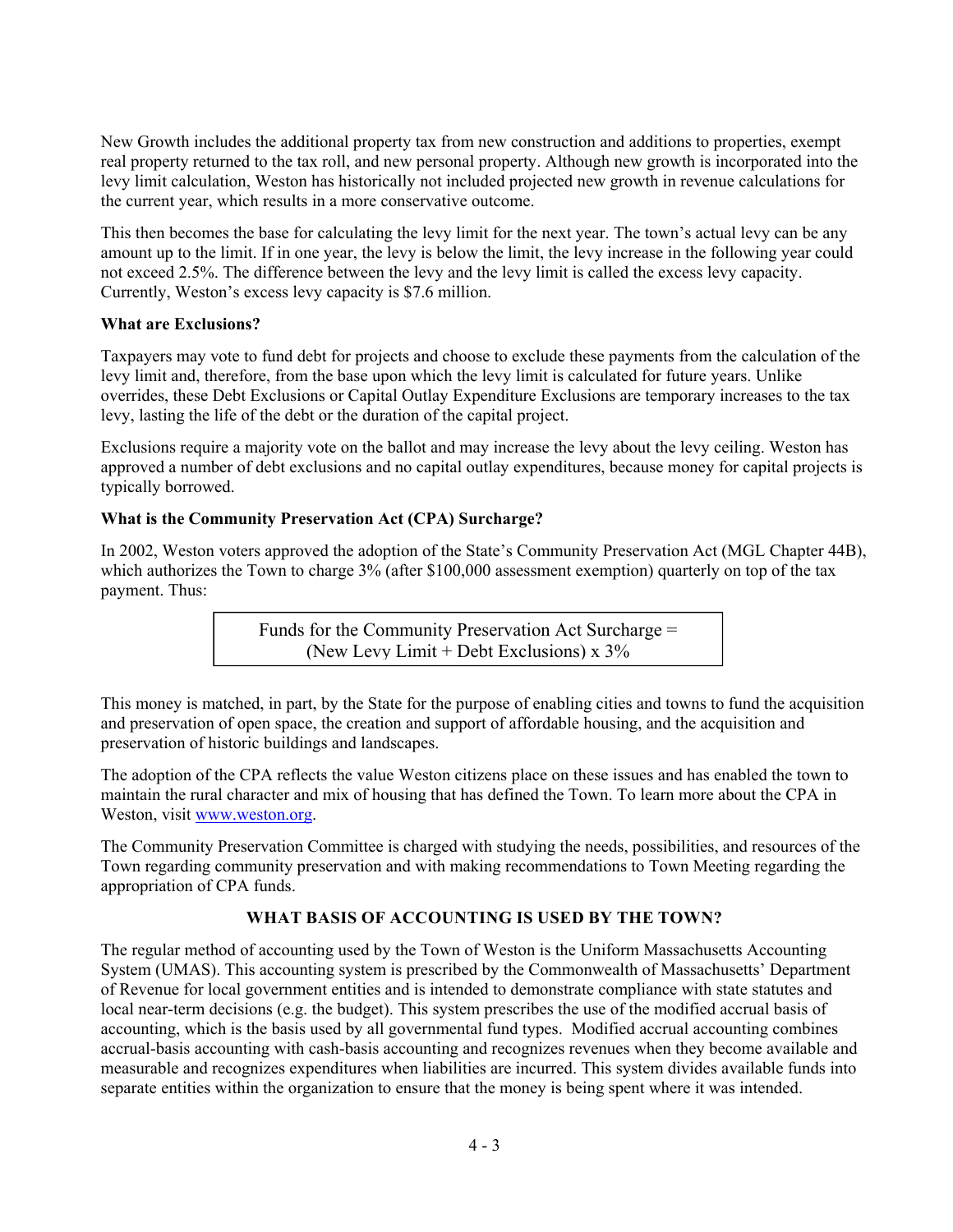The accounting policies of the Town of Weston conform to generally accepted accounting principles (GAAP) as applicable to governmental units.

### **HOW IS THE TOWN MONITORING FINANCIAL TRENDS?**

Every fall, we update a series of financial indicators which assess Weston's fiscal condition and are adapted from a system developed by the International City/County Management Association (ICMA). The indicators are used as a management tool, pulling together information from the Town's budgetary and financial reports, adding the appropriate economic and demographic data, and creating a series of Town-specific financial indicators that, when plotted over a period of time, can be used to monitor changes in the Town's financial condition. The financial indicators include such areas as revenue and expenditure trends, financial reserves, long term liabilities, debt, and external revenue dependencies. Following is a summary of those indicators for Weston as of the fall of 2019:

| <b>Financial Indicators</b>                    | Oct. 2019<br><b>Financial Summit</b> |  |  |
|------------------------------------------------|--------------------------------------|--|--|
| 1 Revenue per Household                        | Favorable                            |  |  |
| 2 Intergovernmental Revenue - State Aid        | Marginal                             |  |  |
| 3 Revenues Related to Economic Growth          | Favorable                            |  |  |
| 4 Property Tax Revenues                        | Marginal/Favorable                   |  |  |
| 5 Uncollected Property Taxes                   | Favorable                            |  |  |
| 6 Expenditures per Household                   | Marginal                             |  |  |
| 7 Salaries and Wages                           | Favorable                            |  |  |
| 8 Employee Benefits                            | Marginal                             |  |  |
| 9 Unfunded Liabilities (Sick/Vacation Accrual) | Marginal                             |  |  |
| 10 Pension Obligation                          | Marginal                             |  |  |
| 11 Pension Benefits                            | Marginal                             |  |  |
| 12 Other Post Employment Benefits (OPEB)       | Favorable                            |  |  |
| 13 Debt Service                                | Marginal/Favorable                   |  |  |
| 14 Long-Term Debt                              | Marginal/Favorable                   |  |  |
| 15 Reserves                                    | Favorable                            |  |  |
| 16 Population                                  | Marginal                             |  |  |

Highlights of Weston's financial indicators relate to six main areas of financial condition – Revenue, Expenditures, Employee Benefits, Debt, Reserves, and Population.

# Revenue

- Financial Indicator 3 Revenues Related to Economic Growth
	- o Economic growth as a percentage of operating revenues increased slightly in FY19. The ratio is still favorable; however, we will watch this to see if this will be a continuing trend. Currently there are three to five 40(B) projects being discussed which could have a positive impact on economic growth, but could impact operating budgets. Since Weston's tax base is 95% residential, and 1/3 of land is conservation, local revenue sources which are not related to economic growth, should be looked at in the upcoming years, as economic growth is not as controllable as other revenues.
	- o Increasing economic growth revenues, particularly growth in the tax base, will increase the Town's future operating budget flexibility.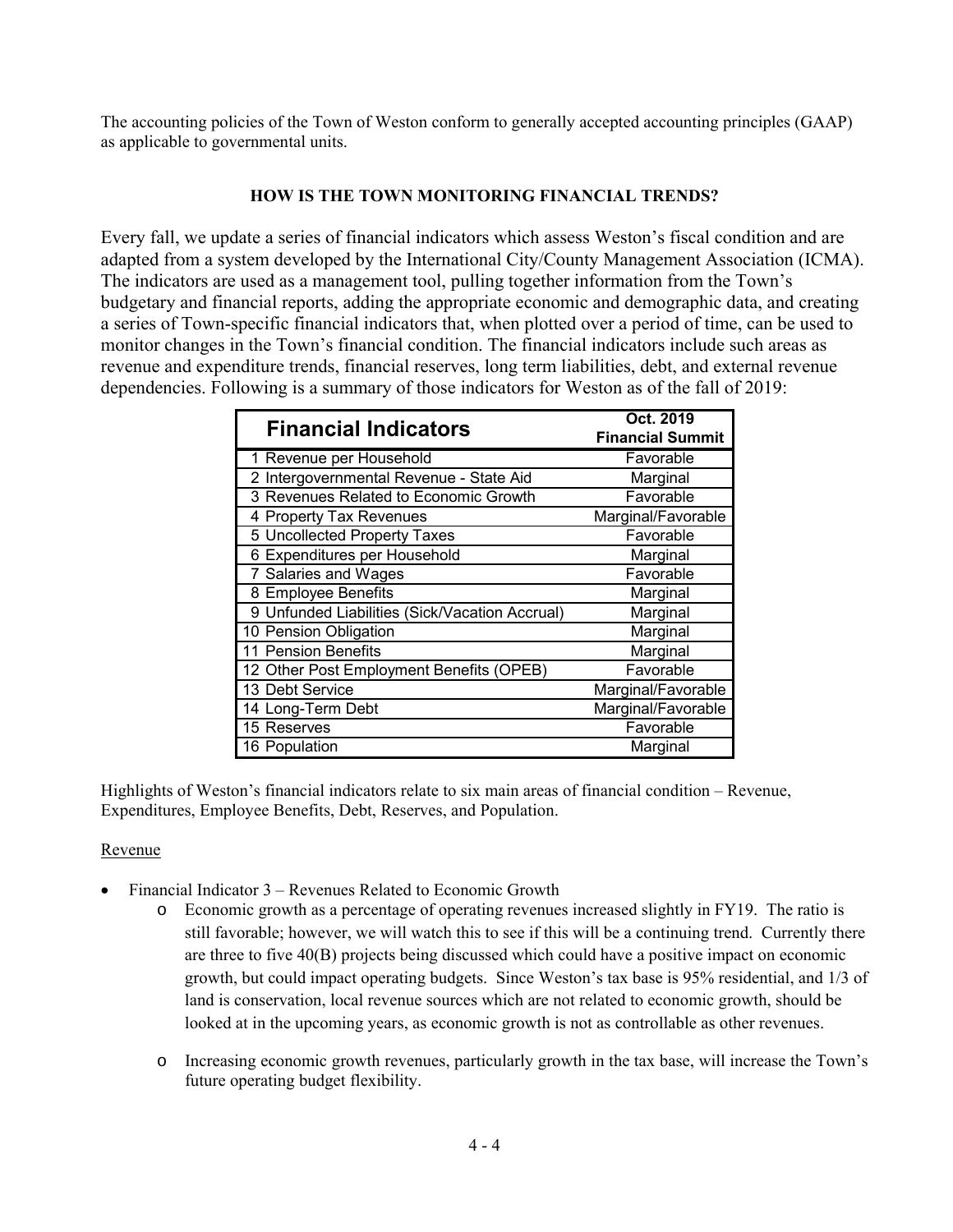# Expenditures

- Financial Indicator 6 Expenditures per Household
	- o The FY2019 increase in expenditures is primarily due to an increase in Unclassified expenses (Primarily Pension expenses), Facilities, due to the 6% increase each year for capital maintenance, Public Safety due to the purchase of a \$500,000 fire pumper, and Public Works expenses due to the funding for road infrastructure improvements.
- Financial Indicator 7 Salaries and Wages (as a percentage of total spending)
	- o The rate of employee salary increases, primarily the result of collective bargaining with employee unions, has been relatively low since 2011. In FY11, there was no cost of living adjustment for any employee. Since then, salary increases have ranged from 1 to 2.5%. 11 of 12 union contracts expired 6/30/2019 and are still being negotiated in FY20. Salary increases tend to correlate to the Boston area CPI-U.

# Employee Benefits

- Financial Indicator 10 Pension Liability (Middlesex Retirement System)
	- o The 2018 actuarial study indicates that the percent of Weston's pension liability that is funded has increased by 2.9%. Middlesex Retirement plans to fully fund its pension liability by 2035, with a goal of 6.5% increases in annual assessments to member communities through 2028 and 3.95% thereafter.
	- o The Town could pay down the unfunded liability quicker by voluntarily contributing more to the mandatory annual assessment. Any additional funds contributed by the Town would not subsidize other communities and members of the Middlesex Retirement System.
- Financial Indicator 11 Pension Benefits Paid
	- o The percentage of total pension assets paid in benefits has returned below the 2002 level of 11% after years of increases. The percentage decreased in 2018 from 2016 as the Pension Assets grew significantly by \$13.5 million. As more employees retire, it is important that the Town contributes to the unfunded liability to increase the pension assets.
	- o As long- term employees retire who have contributed 5% and 7% to the Middlesex Retirement System, they are replaced by new employees who pay 9% plus 2% over \$30,000, which increases overall contributions. There are no longer any employees contributing 5%. 86% of employees are currently contributing 9% plus 2% over \$30,000.
- Financial Indicator 12 OPEB Liability
	- o The Actuarial Required Contribution (ARC), per the actuarial valuation, has been funded in the past 8 years.
	- o Though the Town's accrued liability has increased, continued funding of the ARC has improved the OPEB liability funded ratio to 19.7% as of 6/30/2018.
	- o Per recent GASB statement 75, the total unfunded liability was added to the Town's balance sheet in FY18. The ratio going forward to watch should be the unfunded OPEB liability percentage. The next actuarial valuation as of 7/1/2018 will be completed in late fall of FY19 and although not required by statute, it should be considered to add a funding date to the model, rather than a 30 year projection each valuation.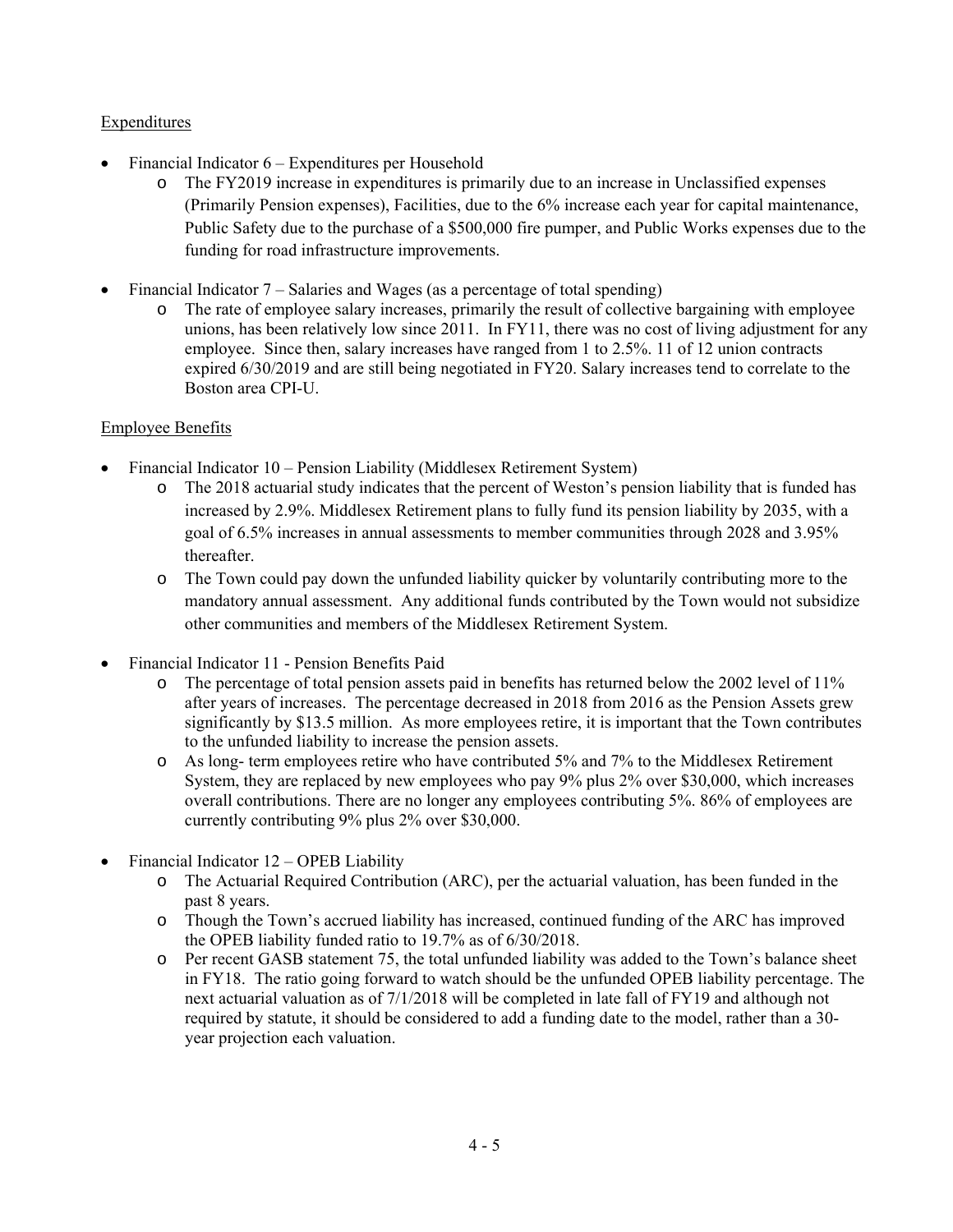### Debt

- Financial Indicator 13 Debt Service
	- o Debt service exceeding 15 percent of operating revenues is considered a warning indicator; Weston's debt service has hovered around the 10 percent mark since 2002. Debt service is expected to increase in FY22 due to the Case House and Town Center projects currently in progress.
	- o This indicator is intended for debt that is included in the operating budget, as it could potentially take away from other Town services, if got to be too high. Since Weston's debt is primarily excluded, it is not included in the operating budget figure, but as an additional amount added to the tax levy.
- Financial Indicator 14 Long Term Debt
	- $\circ$  Overall long -term debt has declined since 2015. Large projects maturing in 2020 & 2021 will soften the increase in the amount outstanding, as new larger projects approved at Town Meeting are added.
	- o High assessed valuation and healthy per capita income help offset any adverse impacts of the increased debt burden.

### Reserves

- Financial Indicator 15 Reserves/Fund Balance
	- o The Reserves continue to be funded as planned; reserves are reviewed by the Finance Committee and Select Board to see if targets should be updated.
	- o In FY19, the undesignated fund balance increased due to departmental expenditure turn backs and actual total revenues coming in higher than projected, mainly due to collection of \$1 million in tax liens.
	- o Weston's reserve level increased in FY19. The FY19 funding level was 14.4% which was up 0.8% from FY18. Weston continues to fund the Reserves to meet the recommendation of rating agencies, which is that reserves be between 5-15% of operating revenues.

# Population

- Financial Indicator  $16$  Population
	- The population of residents 60 years of age and older increased in FY18. However, as the Weston population ages, an additional demand for services (i.e. Council on Aging services, Fire Department services) will be created by this age group. A COA needs assessment was completed in FY19 which could have impacts on future operating and capital budgets.
	- o The population or residents 17 years of age and younger decrease by 4% in FY19. This age group should be watched as it correlates to school enrollment figures. If current proposed 40B projects are approved, this could have a major impact on the 0-17 age group which could also have major impacts on future school operating and capital budgets.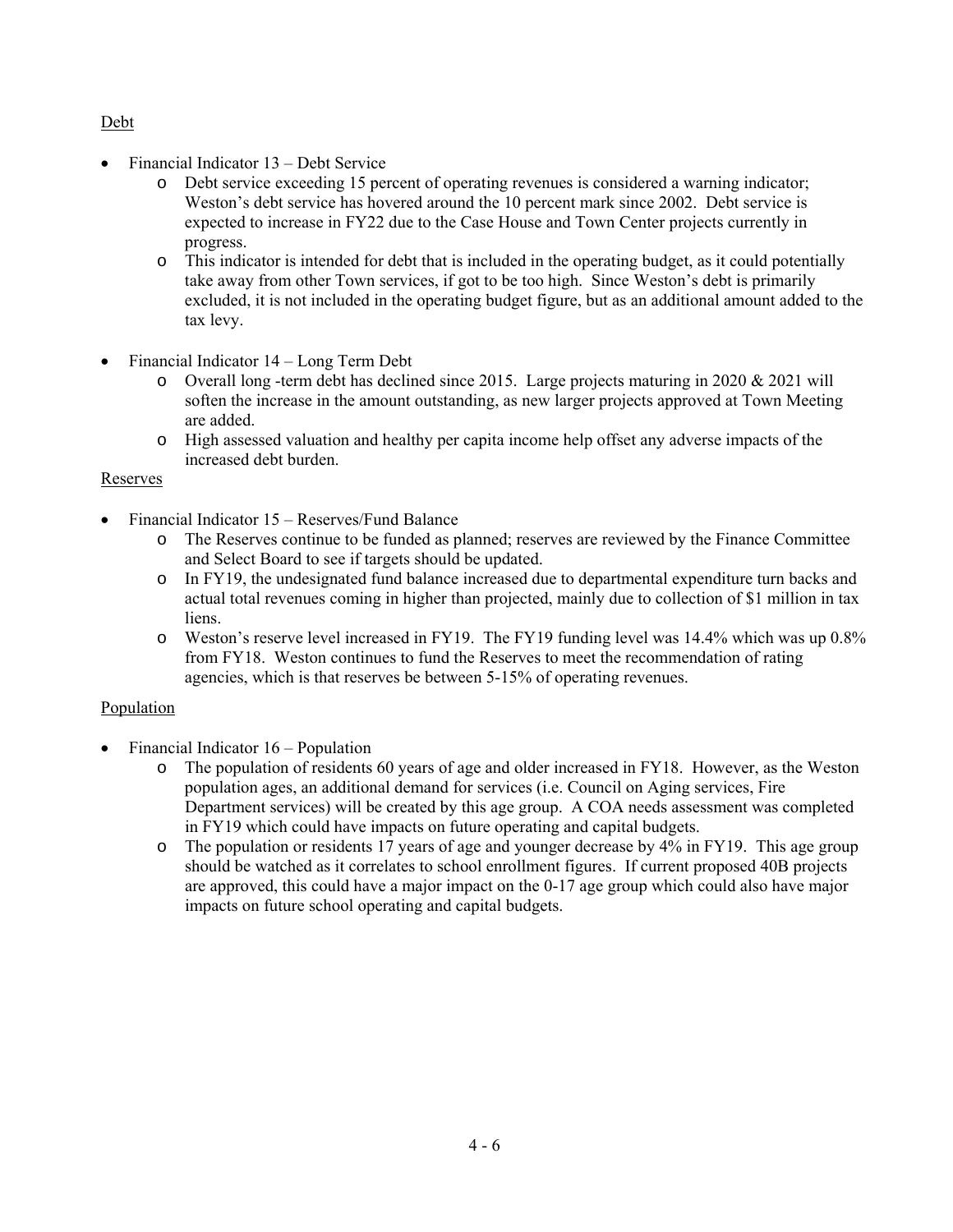# Town of Weston – Organizational Chart

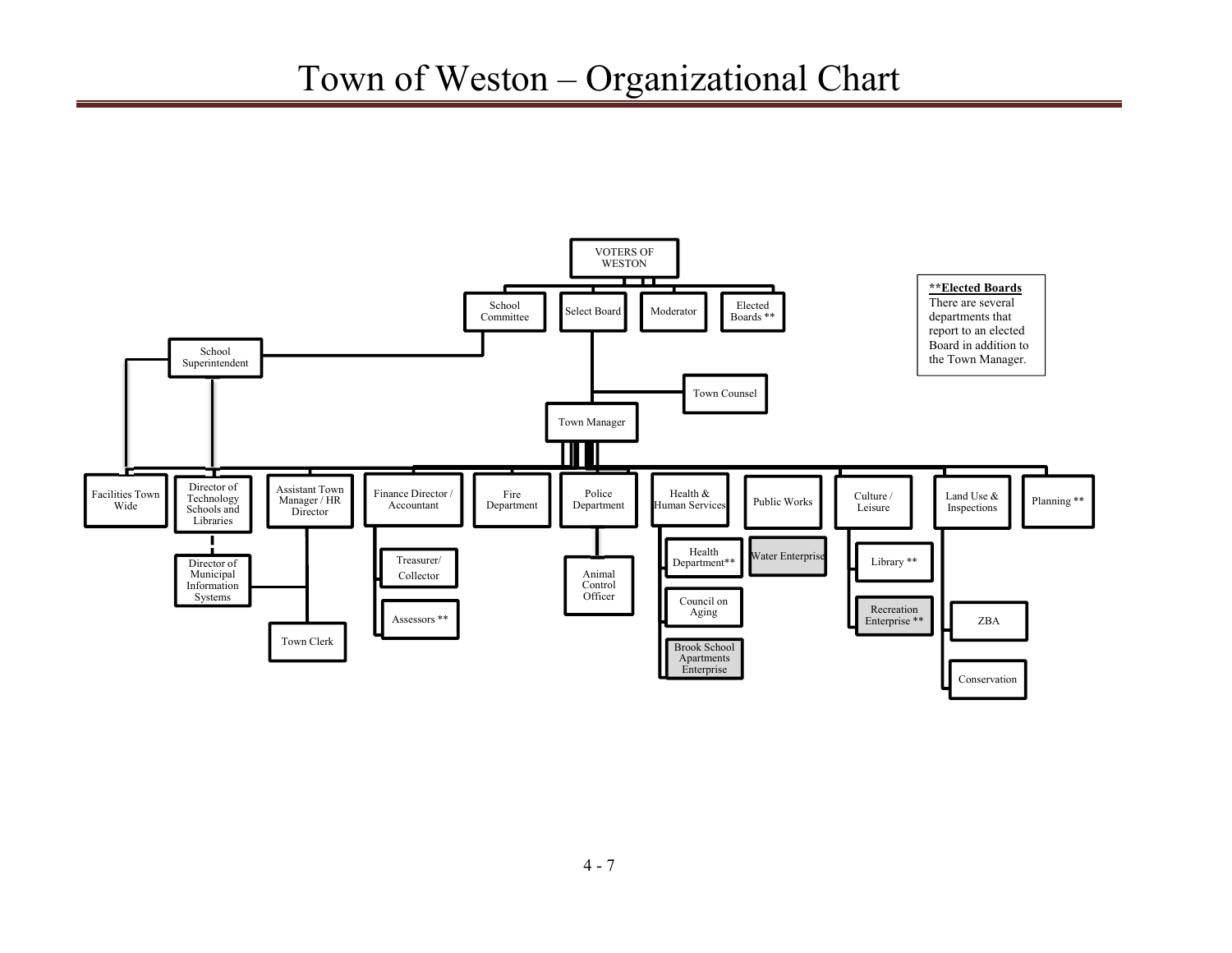# Boards and Committees

### **Boards & Committees**

Various boards and committees are appointed by the Selectmen or Moderator or are elected by the voters of Weston.

- $\bullet$ Affordable Housing Trust
- . Board of Registrars of Voters
- $\bullet$ Cable Advisory Committee
- $\bullet$  Crescent Street Historic District Commission
- $\bullet$ Cultural Council
- $\bullet$ Environmental Baseline Committee
- $\bullet$ Housing Partnership
- $\bullet$ Tree Advisory Group
- $\bullet$ Trustees of the Merriam Fund

This list is an overview. In addition to the Boards and Committees listed here, at any time there may also exist several ad hoc committees formed by various bodies to study specific issues. A complete listing can be found in the Annual Town Report.